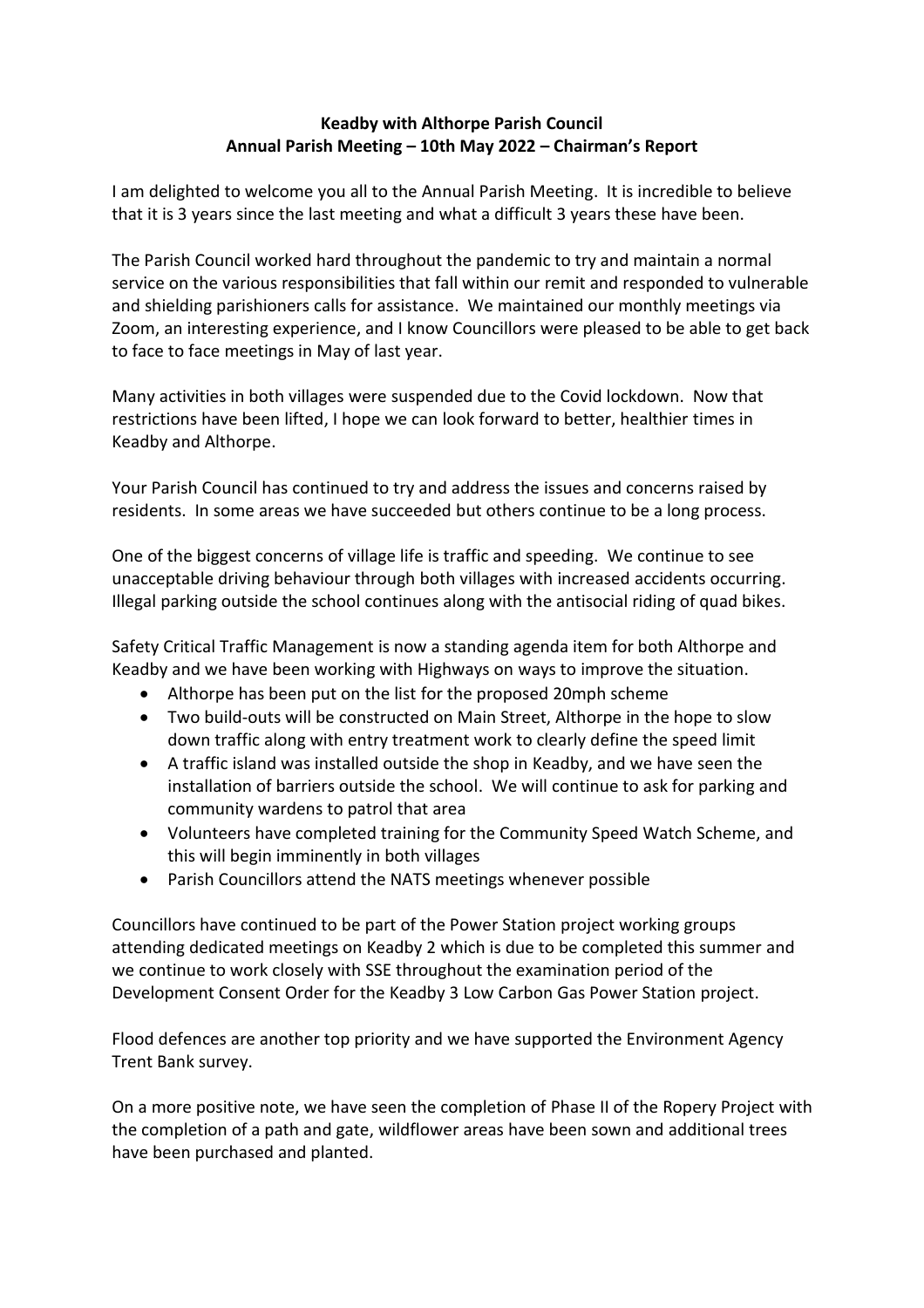Development of the Althorpe Playing Field and Playground is in progress, and we are looking forward to the installation of outdoor gym equipment thanks to a grant from the SSE Windfarm Fund. A similar application will be made for Keadby in this financial year. The playground equipment on the Althorpe Play area and Millennium Green are now cleaned twice a year, just prior to the Easter and Summer holidays.

The Parish has been fortunate to benefit from the planting of trees including heritage fruit trees on the Ropery and Althorpe Play Area and Cemetery through the Northern Forrest initiative and the Woodland Trust.

Your Parish Council continues to contribute to the Spring in Bloom scheme which this year saw a donation from North Lincolnshire Council of £401. I am sure you will agree the planters make a welcome addition to both villages and I would particularly like to thank Councillor's Sharp and Smith for their sterling efforts along with those villagers who have adopted a tub and kept them watered.

The Great British Spring Clean is another annual initiative that we continue to take part in, and litter picking took place in March and April respectively in Keadby and Althorpe with equipment donated from North Lincolnshire Council.

2022 sees the 70<sup>th</sup> anniversary of power generation in Keadby as well as the Queen's Platinum Jubilee. A flagpole is to be installed on Pacey's Lane along with Braziers on Pacey's Lane and Althorpe funded by the SSE Local Fund. In addition, a commemorative oak tree will be planted on Pacey's Lane, and another on the Althorpe Playing Field, funded by SSE. As part of the celebrations, Keadby and Althorpe will each be holding a 'lighting of the brazier' event. We are delighted that the Mayor will be in attendance at both events.

We continue to work with local associations and groups in both villages and are happy to be able to support them through the Section 137 annual donations along with the SSE Micro fund.

We have seen some changes in Parish Councillors over the last 3 years and I would like to recognise the work carried out by previous Chairmen Patrick Hornsby and Neil Bond. In June 2021 we acknowledged the sad passing of retired Parish Councillor, Mr Frank Stones, who had been a dedicated and valued member of the Parish Council for many years.

My thanks go to my fellow Parish Councillors for their support and for the good work they are doing in the villages. It is a big commitment but very rewarding and having an active Parish Council is a real benefit to the community so I thank you all for your contribution.

I would like to thank our very knowledgeable and hardworking Clerk, Bob Haynes for his continued support and guidance. Bob has been a big support to me in my role as Chairman with advice when needed and goes above and beyond to help and support the Council.

Thanks also go to Councillor John Briggs whose presence and support at our meetings is very much appreciated. Congratulations on your second tenure as Mayor, a very welldeserved honour.